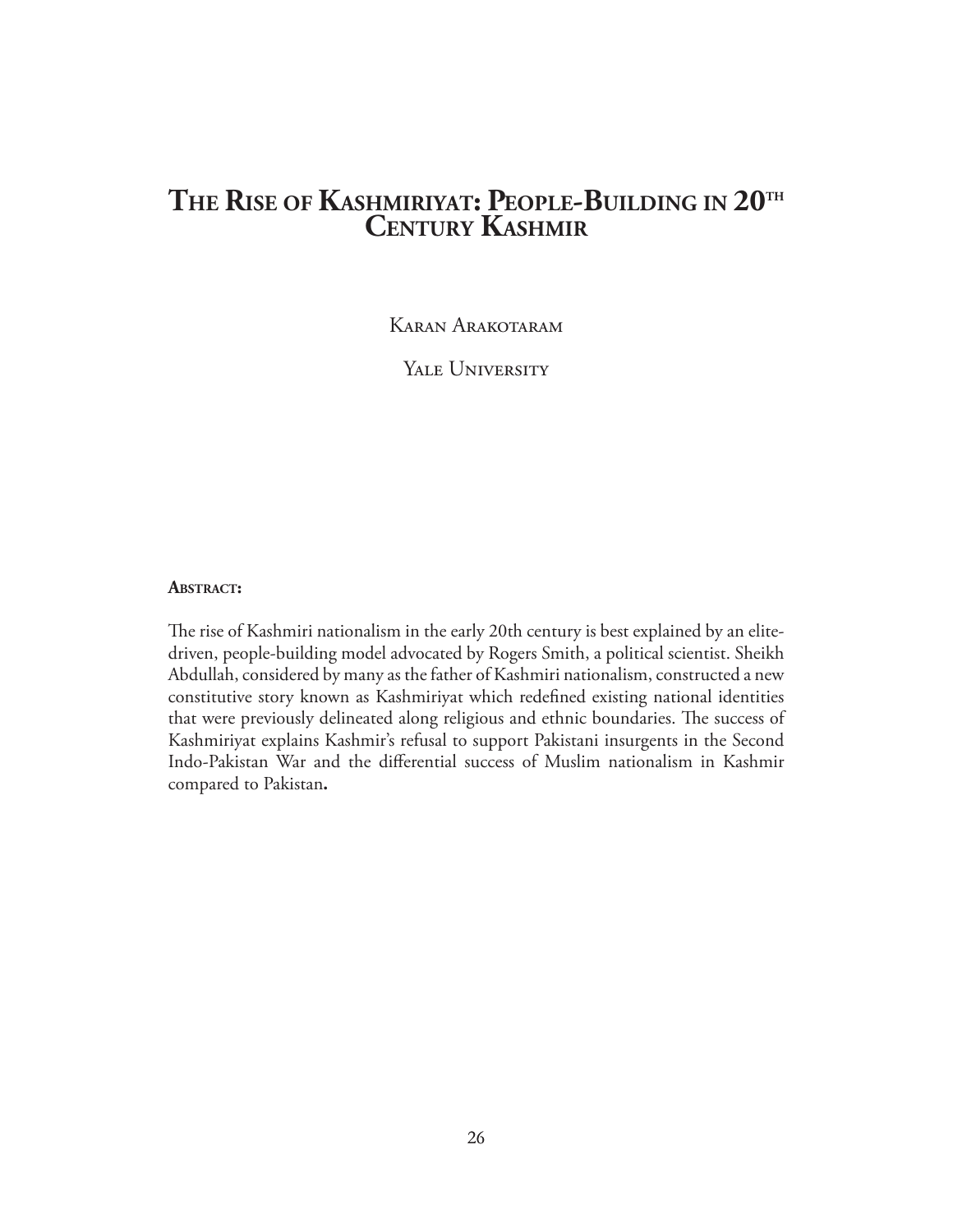#### **Introduction**

In this paper, I argue that the rise of Kashmiri nationalism is best explained by Rogers Smith's elite-driven, people-building model.<sup>1</sup> I will be working with Ernest Gellner's definition of nationalism as a theory of political legitimacy requiring that ethnic boundaries should not cut across national lines.2 In addition, I will draw heavily on Robert Bates's material resources logic for people-building and Mark Beissinger's discussion of demonstration effects and cycles of mobilization. My analysis will use these models to focus on the temporal variation of nationalism in the Kashmir Valley from the turn of the  $20<sup>th</sup>$  century until the Second Indo-Pakistani War of 1965.

Before describing the development of Kashmiri nationalism, I will briefly summarize Smith's people-building model.<sup>3</sup> Smith's theoretical framework of peoplebuilding on three key assumptions: political communities are neither natural nor primordial, political communities are constructed by elites who articulate and institutionalize conceptions of political peoplehood, and both leaders and citizens have considerable flexibility in the type of people-building they advance and support.4 In political science, people-building refers to the construction of a community with a common identity.

From these assumptions, Smith argues that competing narratives and constitutive stories will be a prominent component of any people-building process. A constitutive story is defined as an intergenerational national myth that proclaims certain attributes or characteristics as intrinsic to a person's identity, leading to membership in a greater political community. Second, Smith claims that leaders of the community will always pursue two goals: persuading people to subscribe to the political identity they are advancing and to accept the leaders as legitimate authorities. In addition, he argues that people-building is inherently a competitive process that requires leaders to be wary of competing narratives and to continually advance their particular constitutive story. Furthermore, Smith believes that any people-building approach must redefine existing political loyalties or identities. Finally, he declares that people-building must be exclusive: leaders cannot incorporate people that challenge the constitutive story or people who the core constituents would not accept. Many of the attributes of Smith's model follow logically from the definition of people-building. In order to construct a community with a common identity, existing identities must be renegotiated.

Smith then describes the process of people building. He argues that demonstrating trust and worth is necessary and sufficient for people-building. In other words, Smith believes that trust and worth is required for people-building to be successful, and that demonstrating trust and worth by itself will lead to people-building. He defines trust as the belief that the leader is striving to advance the community's interests and worth as the belief that the leader has the capacity to do so. Finally, Smith claims that people-building succeeds once economic power, political power, and the constitutive story are able to attract a critical mass of adherents.

Although Smith describes a general model of successful people-building, he is vague in regards to specific strategies for people-building. As a result, I will draw on a

<sup>1</sup> Rogers Smith, "Citizenship and the politics of people-building," *Citizenship Studies* 5 (2001), 73-96

<sup>2</sup> Ernest Gellner, *Nations and Nationalism* (New York: Cornell UP, 1983).

<sup>3</sup> Rogers Smith is a political scientist famous for his work on political development and citizenship. He is currently a professor at the University of Pennsylvania.

Smith, "Citizenship and the politics of people-building," 73-96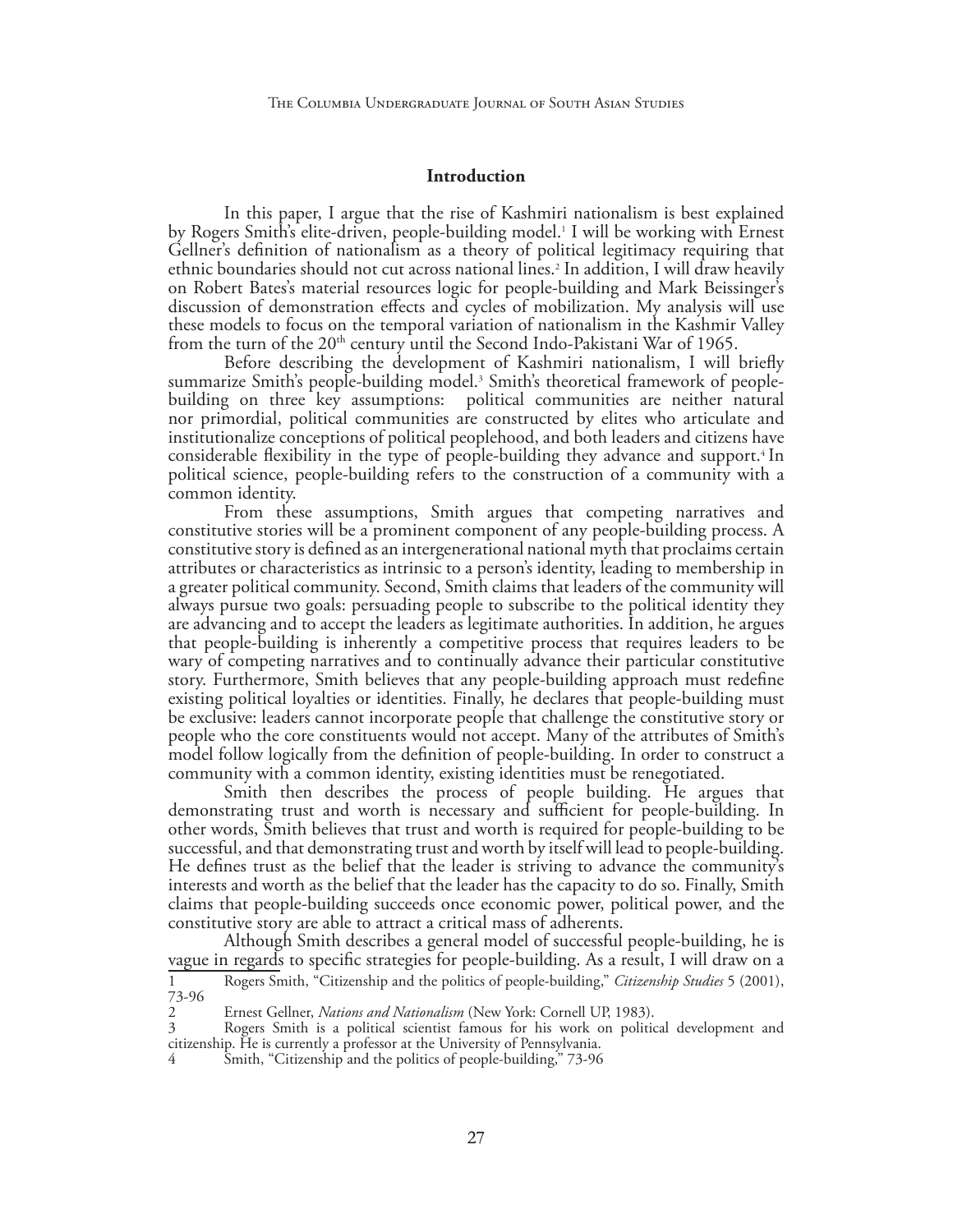modified version of Bates's material resource logic which argues that, "ethnic groups persist largely because of their capacity to extract goods and services from the modern sector…insofar as they provide these benefits to their members, they are able to gain their support and achieve their loyalty."5 In this case, I will use Barth's definition of ethnicity as a delineated boundary between groups.6

#### **Brief Overview of Kashmiri Nationalism as People-Building**

The concept of Kashmiri nationalism initially began in the early  $20<sup>th</sup>$  century as a response to excessive abuse from the Dogra rulers, who were viewed as foreign and illegitimate. The Dogra rulers were descendents of Hindu Rajputs and spoke a separate language known as Dogri. In its nascent stages from 1931 through 1939, Kashmiri nationalism was not originally a nationalist movement but rather a Muslim political movement designed to correct perceived inequities in the Dogra government. Although initially formulated along religious lines, this political movement expanded to include all religions, resulting in the conceptualization of a unique Kashmiri nationalist identity in 1939, signified by the transformation of the Muslim Conference into the All-Jammu and Kashmir National Conference.

The expansion from a Muslim Conference to a National Conference necessitated the creation of a constitutive story known as Kashmiriyat, which posited that Muslims and Hindus in the Kashmir region shared a distinct Kashmiri identity. Sheikh Abdullah7 and the Kashmiri nationalists spread the idea of Kashmiriyat through a combination of newspaper articles, political rallies, populist appeals for land reform and political equality, and religious sermons. In accordance with Smith's model, Kashmiri nationalists emphasized both the validity of Kashmiriyat as a political identity and the legitimacy of the National Conference as a representative of Kashmiriyat. In addition, competing people-building narratives emphasizing religion as the primary basis of loyalty forced Kashmiri nationalists to redefine previous conceptualizations of Kashmiri identity to embrace all religions. Finally, the inherent exclusionary nature of people-building and the constitutive story prevented Abdullah and the Kashmiri nationalists from fully incorporating all religions and ethnicities, specifically the Jammu and Poonch Muslims and the Dogra Rajputs, into the new Kashmiri political identity.

Trust, the first of Smith's conditions for people-building, was evidenced by the National Conference's populist platform and propaganda and cemented by the *Naya Kashmir* document which called for the abolishment of the oppressive feudal system and the creation of a democratic constitutional monarchy. Worth, the second condition, was demonstrated by the success of the Quit Kashmir movement and the passage of the Abolition of Big Landed Estates Act and the Distressed Debtors Relief Act.

In regards to the process of people-building, the National Conference secured trust and worth by employing a people-building logic focused on material resources. They attracted followers and demonstrated their legitimacy by advancing populist demands such as land reform and debt relief and by guaranteeing greater opportunities

<sup>5</sup> Robert Bates, "Ethnic Competition and Modernization in Contemporary Africa," *Comparative Political Studies* 6, no. 4 (1974), 471.

<sup>6</sup> Fredrik Barth, *Ethnic Groups and Boundaries* (New York: Little Brown & Co, 1969), 15.

<sup>7</sup> Abdullah's ancestors were Hindu Pandits who had converted to Islam. Abdullah was a chemist by training, but became politically active after the Dogra government rejected his application for a state government job.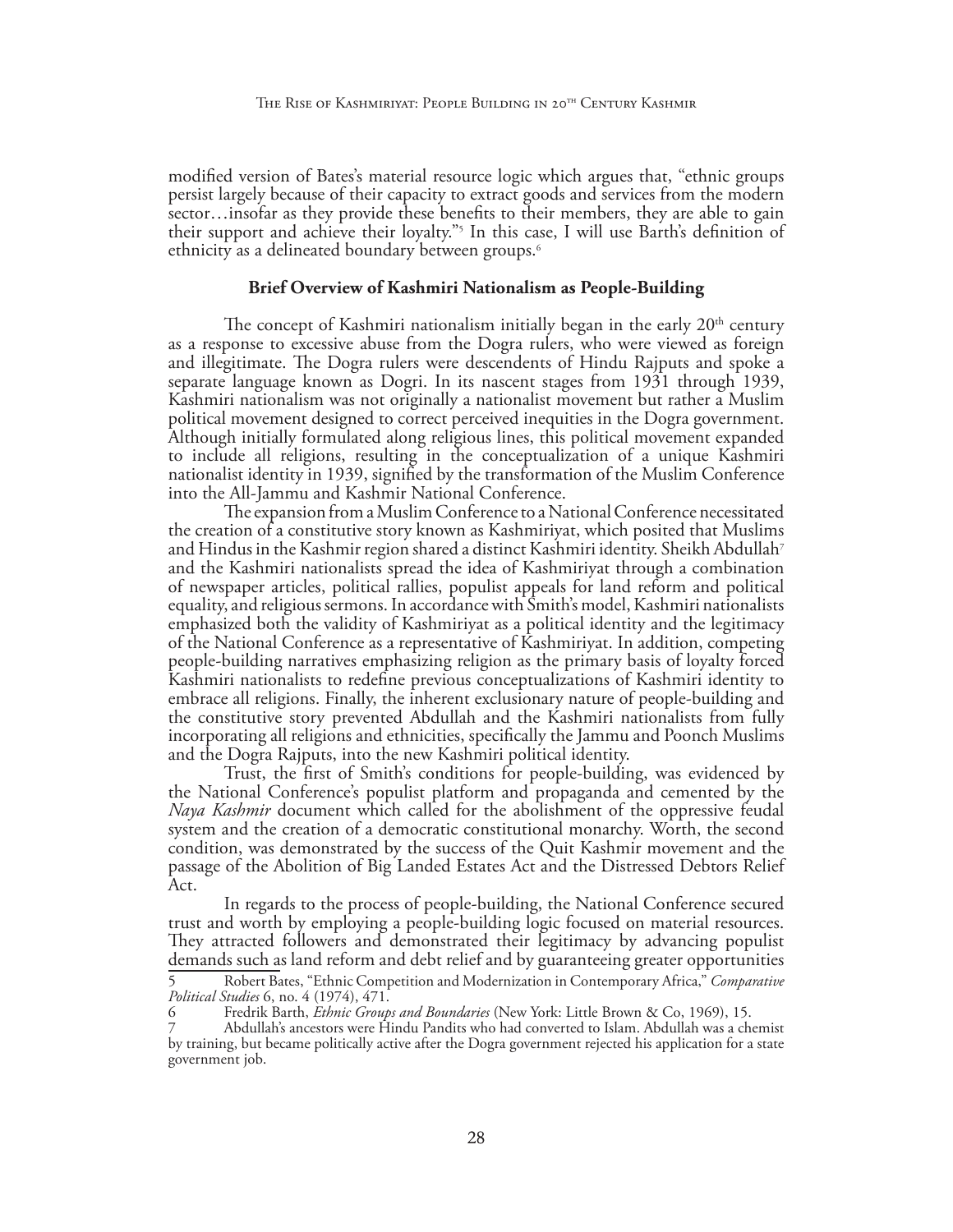within the civil and military branches. For many impoverished Kashmiris, the National Conference offered greater wealth and opportunity.

## **Kashmir before 1900**

The Princely State of Jammu and Kashmir came into existence after the First Anglo-Sikh War of 1845, when Gulab Singh, a Sikh who had fought on the British side in the First Anglo-Sikh War, bought what is now the Kashmir Valley for 7.5 million rupees.8 His son, Ranbir Singh, expanded the territory to include most of modern-day Jammu and Kashmir. The state was ruled autonomously until the province came under British rule following the Indian Rebellion of 1857. The relevant aspect of Kashmir's early history is the artificial nature of its creation. Kashmir's territorial boundaries were arbitrarily created by a simple purchase of land and did not reflect the ethnic, religious, or linguistic differences of the region.

## **Demographics and Geography in the Early 20th Century**

The map below (Figure 1) originally appeared in a British gazetteer published in 1909. The boundaries of the different provinces were consistent from the turn of the century until the publication of the map. The Princely State of Jammu and Kashmir consists primarily of the three main provinces circled in the map: Jammu, the Vale of Kashmir, and Ladakh. Poonch, located to the west of Kashmir, was administered as a separate state until its incorporation in 1936. According to the 1901 census, the total population of the Kashmir province was approximately 2.9 million people, with 2.15 million Muslims, 689,073 Hindus, 25,828 Sikhs, and 35,047 Buddhists°. Despite the religious diversity, 89% of the population spoke Kashur (used interchangeably with Kashmiri), the Kashmiri language.



Figure  $1^{10}$ 

<sup>8</sup> Jyothi Das Gupta, *Jammu and Kashmir* (The Hague: Nijhoff, 1968).

<sup>9</sup> *Imperial Gazetteer of India, vol. 15*. (Oxford: Clarendon Press, 1908), 99-102.

<sup>10</sup> Ibid.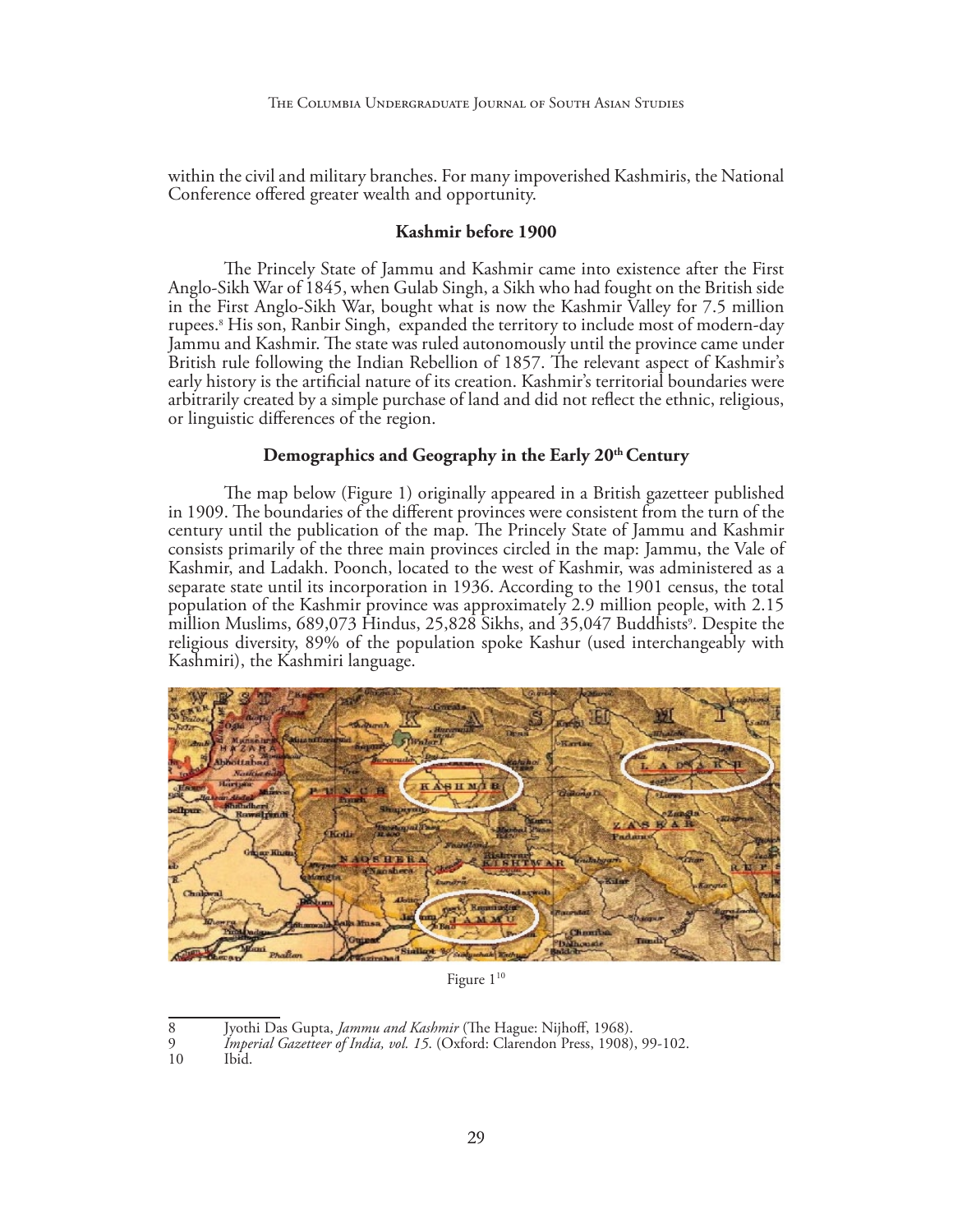The Kashmir Valley, also known as the Vale, was over 93% Muslim but had an influential Hindu minority known as the Pandits. The Pandits were Kashmiri Brahmins and were generally more educated than the rest of the population. The Vale had specific customs and styles of dress not seen in other parts of the state, including the pheran, a long Kashmiri gown, and the kangri, a earthen fire pot used to keep warm.11 The majority of the Muslims were Sunni but there was a small Sufi population that had created a number of popular shrines visited by both Muslims and Hindus. Almost all of the residents spoke Kashmiri.

Jammu, the southern province, was the center of power of the Dogra dynasty. While the Hindu population comprised 50% of the province's population, they were concentrated near the center. In contrast, Muslims held a 61.3% majority in the periphery. Unlike the Pandits, Hindus in Jammu hailed from a variety of castes. The main languages spoken were Dogri and Punjabi.12

In comparison, Ladakh was sparsely populated and had little influence in the state. The population was primarily Buddhist and most of the residents had Tibetan ties. Ladakhi and Kashur were the most common languages.13

The great diversity of ethnicities, languages, and religions meant that any peoplebuilding approach had to reconcile a number of different potential boundaries and create a coherent sense of national identity. The diversity also indicates the incredible difficulty of incorporating all the different boundaries under one constitutive story.

## **Subjugation under Dogra Rule**

One of the key aspects of the development of a constitutive story is defining the historical enemies of the community. The subjugation of the Kashmiri population under the Dogra throne for nearly eighty years (1857-1931) allowed Abdullah and the Kashmiri nationalists the opportunity to cast the Dogras as foreign oppressors and illegitimate rulers.

Since their accession to power, the Dogra rulers had instituted a number of policies that restricted the economic and political freedom of the other groups in the Princely State of Jammu and Kashmir.14 As noted Kashmiri historian Prem Nath Bazaz argues, "the Dogras have always regarded Jammu as their home and Kashmir [Valley] as the conquered country…they established a Dorga oligarchy…in which all non-Dogra communities were...inferiors."<sup>15</sup> Despite a six percent literacy rate,<sup>16</sup> the Dogras held nearly every civil service and military service position. In comparison, the highly educated Kashmiri Hindus were restricted to minor clerical posts. Unsurprisingly, the Pandits resented the Dogra government's favoritism towards the people of the Jammu province at the expense of the Pandits.<sup>17</sup>

In addition to excluding other Hindus from civil and military positions, the

<sup>11</sup> Iffat Malik, *Kashmir: Ethnic Conflict and International Dispute* (Oxford: Oxford University Press, 2002), 22.<br>12 The Tin

<sup>12</sup> *The Times of India*, June 5, 1934.<br>13 Paul Bowers, *Kashmir* (House of 0

<sup>13</sup> Paul Bowers, *Kashmir* (House of Commons Library, 2004), 11

<sup>14</sup> Henceforth, I will refer to the Princely State of Jammu and Kashmir as Kashmir and the Kashmir Valley as either the Vale or the Valley.

<sup>15</sup> Prem Nath Bazaz, *The History of the Struggle for Freedom in Kashmir* (New Delhi: National Book Foundation, 1954), 91.<br>16 Malik, *Kashmir*, 71.

<sup>16</sup> Malik, *Kashmir,* 71.

Ibid., 25.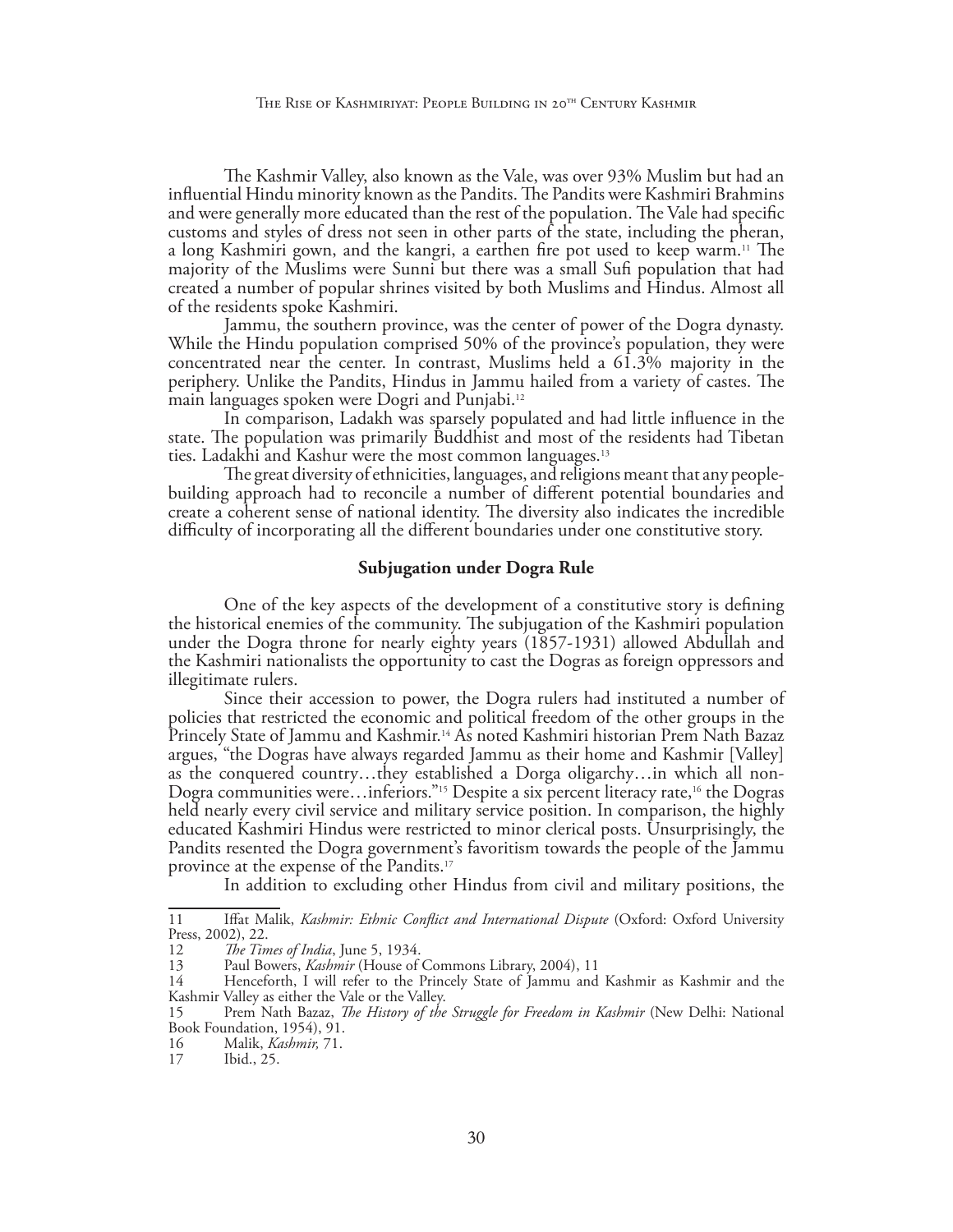Dogra dynasty also instituted a feudal system that oppressed the Muslim majority, most of whom were farmers. The Dogras granted large fiefs called *jagirs* to landlords in return for taxes that went straight to the Maharaja's personal expenditures. In fact, nearly 1/3 of state revenue was used explicitly for the king's personal expenses, despite a complete lack of rural infrastructure, such as roads and irrigation systems, (what does "rural infrastructure" mean in this context?) and an impoverished population averaging with an average annual household income of \$25.18 In addition, the Dogras prevented Kashmiri Muslims from owning land and actively pursued an unofficial discrimination policy, even going as far as banning portions of the traditional Friday prayer.

The Dogra oppression of both Kashmiri Muslims and Hindus provided an opportunity for competing narratives to emphasize the illegitimacy of the current dynasty. The lack of existing political loyalties meant that any redefinition would be fairly simple. In addition, efforts to build trust and demonstrate worth could focus on a few key areas: land reform, religious tolerance, and equality in appointment to government positions.

In addition, the Dogra subjugation also had important consequences for the future of the Kashmiri nationalist movement and its constitutive story. When formulating his conceptualization of the Kashmiri national identity, Abdullah could not incorporate the Jammu Hindus into the constitutive story without alienating the Pandits and the Muslims Kashmiris due to their close relationship<sup>19</sup> with the ruling Dogra dynasty. As a result, Jammu was not included in the constitutive story of Kashmiriyat, which emphasized only the shared bonds between Kashmiri Muslims and the Pandits.20 Although Abdullah tried to court the Jammu Hindus for electoral purposes in later decades, the effort was completely unsuccessful. Fittingly, Jammu later developed its own competing Hindu nationalist movement known as Praja Parishad in 1952 that fiercely opposed Abdullah and the National Conference.<sup>21</sup>

## **Muslim Political Mobilization**

Continued subjugation under the Dogra dynasty led to a nascent Muslim political movement known as the Mirwaiz-i-Kashmir in 1905. Rasul Shah, the leader of the movement, traveled to mosques around the Vale and preached against deification of saints while also emphasizing a more conservative interpretation of Islam. The Mirwaiz was incredibly successful – in fact, over 100,000 people attended a funeral procession for one of its leaders in 1931.<sup>22</sup> As a result, the Muslim population was united under a single ruler for the first time in Jammu and Kashmir history. Although Mirwaiz started as a religious movement, it began to petition the state with hopes of correcting political and economic grievance, such as greater Muslim representation. The group issued three memorandums which demanded the appointment of a Muslim to the head of the Education Department, greater Muslim employment in civil services, and land reform,

<sup>18</sup> Alice Thorner, "The Issues in Kashmir," *Far Eastern Survey* 17, no. 15 (August 1948), 174.<br>19 Iammu Hindus were often given coveted government iobs and positions.

<sup>19</sup> Jammu Hindus were often given coveted government jobs and positions.<br>20 Balraj Puri, "Kashmiriyat: The Vitality of Kashmiri Identity," *Contempor* 

<sup>20</sup> Balraj Puri, "Kashmiriyat: The Vitality of Kashmiri Identity," *Contemporary South Asia* 4, no. 1 (March 1995), 3.

<sup>21</sup> Norman Palmer, "The Changing Scene in Kashmir," *Far Eastern Survey* 22, no. 12 (November 1953), 159.

<sup>22</sup> Malik, *Kashmir*, 29.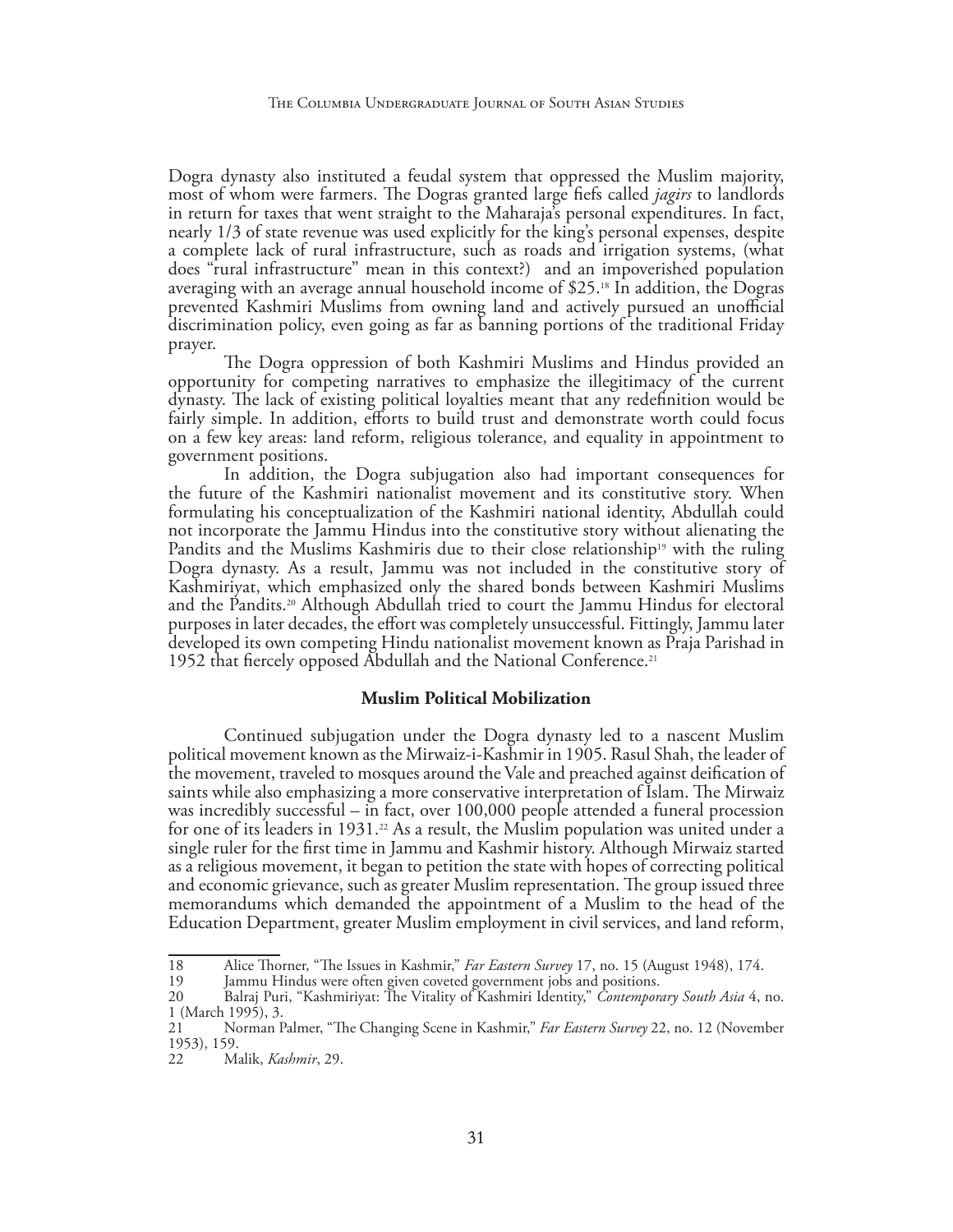respectively.23 For the first time in state history, a religious community was advancing political causes – a key first step in the development of Kashmiri nationalism.

In accordance with Smith's people-building model, the Mirwaiz cultivated trust by trying to advance the Muslim community's values and interests. In addition, the group had successfully defined its community on the basis of religion and the group's leaders had established themselves as the legitimate head of the community. However, the movement had not attacked the legitimacy of the Dogra dynasty, still lacked a constitutive story, and had yet to prove its worth by demonstrating the capacity to advance the community's interests.

In the 1920s, a group of Kashmiri university graduates began meeting at a Reading Room in Srinagar, the largest city in the Vale. These graduates published articles in widely read Muslim newspapers such as the *Siyasat,* the *Muslim Outlook*, and the *Inqilab* and began distributing pamphlets in mosques. It was the Reading Room that catapulted Sheikh Abdullah onto the political scene. Abdullah's initial popularity stemmed from his rhetorical ability as a religious leader<sup>24</sup> but the charismatic schoolteacher soon found himself at the head of an increasingly powerful political movement.

## **The Muslim Conference**

A series of events in Jammu on July 13, 1931, including the destruction of a mosque, interruption of a sermon, and the desecration of a Quran, led religious leaders in Jammu and Kashmir to declare that their religion was under attack. The Dogra regime responded by jailing the dissenters, prompting further public outcry. Over 7000 Muslims stormed the jail and demanded the release of the prisoners. In response, the police opened fire and over twenty-one people were killed. By the end of the day over 163 people were either killed or injured.<sup>25</sup>

Although most of the victims were Hindu Dogras, the violence was aimed at the state rather than the Hindu population as a whole. As Bazaz notes, "the attack on the jail was in no way directed against the Hindus…it was a fight of the tyrannized against their tyrants."26

The events of July 13 prompted the formation of the All-India Jammu and Kashmir Muslim Conference. Like the Mirwaiz, the Conference's primary intent was to encourage both Jammu and Kashmir Muslims to organize politically. Sheikh Abdullah, the organization's first president, drew support from a diverse Muslim body of leaders united by the belief "that the Muslims were being exploited by the Hindu community."<sup>27</sup>

The growing popularity of the Muslim political movement led Hindu leaders, both Dogras and Pandits, to fear potential Muslim domination. As a result, "the Hindus became definitely hostile to the Muslim movement and openly and solidly joined the Government forces to get it suppressed."28 This growing distrust prompted Kashmiri Pandits, who had previously supported the Kashmiri Muslim struggle against Dogra

<sup>23</sup> Ibid., 31.<br>24 Victoria S

<sup>24</sup> Victoria Schofield, *Kashmir in the Crossfire* (New York: Tauris, 1996), 103.

<sup>25</sup> Prem Nath Bazaz, *Kashmir in Crucible* (New Delhi: National Book Foundation, 1954), 150.

<sup>26</sup> Ibid., 131.<br>27 Malik. *Kas*.

<sup>27</sup> Malik, *Kashmir*, 45.

<sup>28</sup> Quoted in Prem Nath Bazaz, *Kashmir in Crucible* (New Delhi: National Book Foundation, 1954), 41.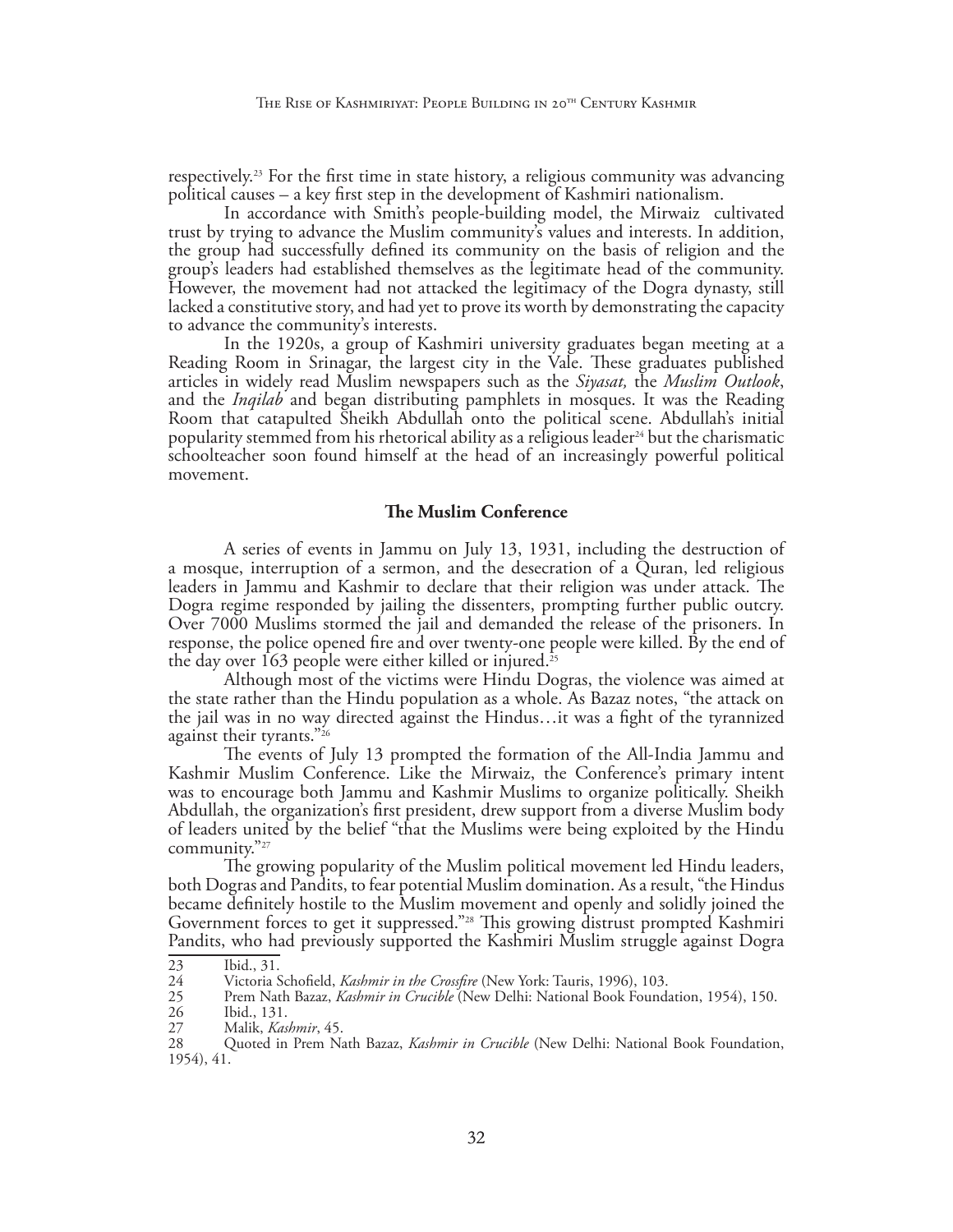oppression, to denounce the recommendations of the Glancy Commission Report which called for greater civil liberties for Muslims and more Muslim government appointments. The Rajput and Hindu Associations even put up posters directly attacking the Muslim Conference.

The increasing politicization of religious boundaries threatened to derail the greater struggle against the oppressive Dogra regime. Instead of working together to secure greater political and economic benefits, the Kashmiri Pandits and the Kashmiri Muslims were being turned against each other by competing narratives that emphasized religion as the basis of political loyalty.

## **National Conference and the Beginning of Kashmiri Nationalism**

The growing political unrest in Kashmir attracted the attention of Jawaharlal Nehru, the leader of the Indian National Congress. Nehru contacted Abdullah and arranged a meeting with the National Conference leader in which Nehru urged Abdullah to turn the Muslim National Conference into a secular, nationalist movement. Abdullah himself stated that, "[Nehru] explained that by opening the membership to all, any campaign against the ruler would gain more strength."<sup>29</sup> Sheikh Abdullah had been closely following the Indian campaign for independence against the British, which provided a ready template for widespread mobilization. According to political scientist Mark Beissinger, "cycles of mobilization...feed off connections that agents make."30 In this case, the Indian national movement and Nehru gave Abdullah the script for Kashmiri political mobilization.

On March 26, 1938, Abdullah redefined the goals of the Muslim National Conference and opened up membership to all people, "irrespective of caste, creed, or religion."31 In his annual party address, Abdullah stated:

Like us the majority of Hindus and Sikhs have immensely suffered at the hands of the irresponsible government. They are also steeped in deep ignorance, have to pay large taxes and are in debt and are starving…We must open our doors to all such Hindus and Sikhs who like ourselves believe in the freedom of their country from the shackles of a irresponsible rule.

Abdullah's statement lends credence to Smith's argument that political communities are asymmetrically created by leaders articulating conceptions of political peoplehood, and that these leaders have considerable freedom in the type of peoplehood they choose to adopt.

Originally, the Kashmiri political movement was a response to religious, political, and economic oppression of the Muslim community. However, after Abdullah's meeting with Nehru – a clear example of a demonstration effect – the political movement was re-conceptualized to include Hindus and Sikhs. This demonstrates both that Abdullah was capable of asymmetrically institutionalizing a different concept of peoplehood and that he had considerable freedom to define the boundaries of this community.

According to Smith's model, this articulation of peoplehood required a new 29 Quoted in Aditya Bhattacharjea, *Kashmir: The Wounded Valley* (New Delhi, South Asia Books, 1994), 74.

<sup>30</sup> Mark Beissinger*, Nationalist Mobilization and the Collapse of the Soviet State* (Cambridge: Cambridge University Press, 2002), 174.

<sup>31</sup> Thorner, "The Issues in Kashmir," 174.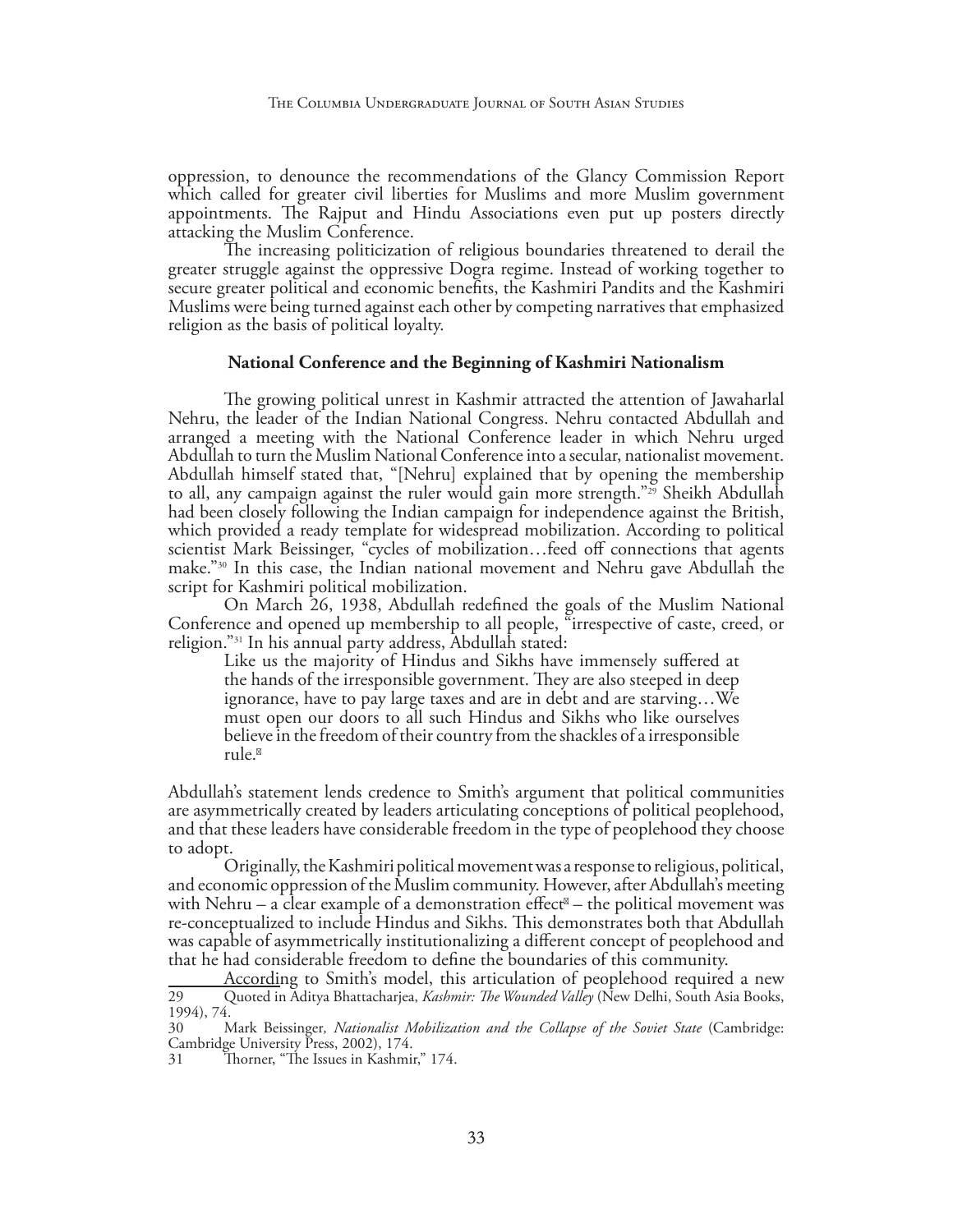constitutive story justifying the inclusion of these groups, an effort by leaders to have these groups embrace membership and acknowledge the National Conference's legitimacy, a constant rejection of competing narratives, a redefinition of existing political loyalties, and an exclusion of other groups.

In the next sections, I show that that the creation and dissemination of Kashmiriyat, the expulsion of conservative Muslim ideologues, the incorporation of other national groups, and the exclusion of non-Kashmiris all match the five points of Smith's model of people-building. In the following section, I describe the National Conference's strategy for securing trust and worth, which was characterized primarily by an emphasis on greater material gain.

#### *Kashmiriyat*

In order to expand the membership of the Muslim Conference and turn it into a secular, nationalist ideology, Abdullah and other Kashmiri nationalist leaders had to redefine the basis of political loyalty. Instead of focusing on religious unity, Abdullah pushed forward the idea of Kashmiriyat which emphasized the unique history of the Kashmiri people, the syncretism of various religious beliefs in the Vale, and the historical peace between different religions and ethnicities in the Vale. This represented a marked change from prior conceptualizations of identity which focused primarily on differences of religion and ethnicity between the different groups in Kashmir.

To lend credence to Kashmiriyat, the nationalist movement emphasized the recent discovery of lost historical texts, the most important of which was the *Rajatarangini*, written in 1149 by Kalhana. Using the *Rajatarangini*, Kashmiri nationalists traced the story of the Kashmiri people over the past 2000 years despite the fact that most historians, such as Prem Nath Bazaz, acknowledged the artificial nature of the current Kashmiri state.

The development of the constitutive story and Kashmiriyat lends credence to Smith's first assumption that no political community is natural or primordial. In fact, the copy of the *Rajatarangini* obtained by the National Conference originally belonged to a Kashmiri Pandit who had a vested interest in the new national myth. A review of the accepted translation of *Rajatarangini* in the *The Journal of the Royal Asiatic Society of Great Britain and Ireland* in 1901 revealed that there were gross chronological inaccuracies in the text, providing further evidence that the idea of Kashmiriyat was an artificial, asymmetrical construction advanced by nationalist elites.<sup>32</sup>

Kashmiriyat was disseminated through religious sermons in mosques, political rallies by the National Conference, and Muslim newspapers and magazines. Prominent writers and historians such as Mohammad Din Fauq were also important in advancing the idea of Kashmiriyat. Fauq reconciled ethnic differences by arguing that "even the people who came from Arabia, Iran, Afghanistan and Turkastan as late as 600 or 700 years ago were so mixed with Kashmiri Muslims in culture, civilization and matrimonial relations that 'all non-Kashmiri traces are completely absent from their life.'"33 In addition, even Nehru lent credence to the new constitutive story with his declaration that, "Kashmir dominated the intellectual scene of the country [India] for

<sup>32</sup> E. J. Rapson, "Kalhana's Rajatarangini: A Chronicle of the Kings of Kashmir by M. A. Stein,"review of Kalhana's Rajatarangini by M.A. Stein, *The Journal of the Royal Asiatic Society of Great Britain and Ireland* (April 1901), 357.<br>33 G.M.D. Sufi, *Kashmir* (New

<sup>33</sup> G.M.D. Sufi, *Kashmir* (New Delhi: Light and Life Publishers,1974), 696.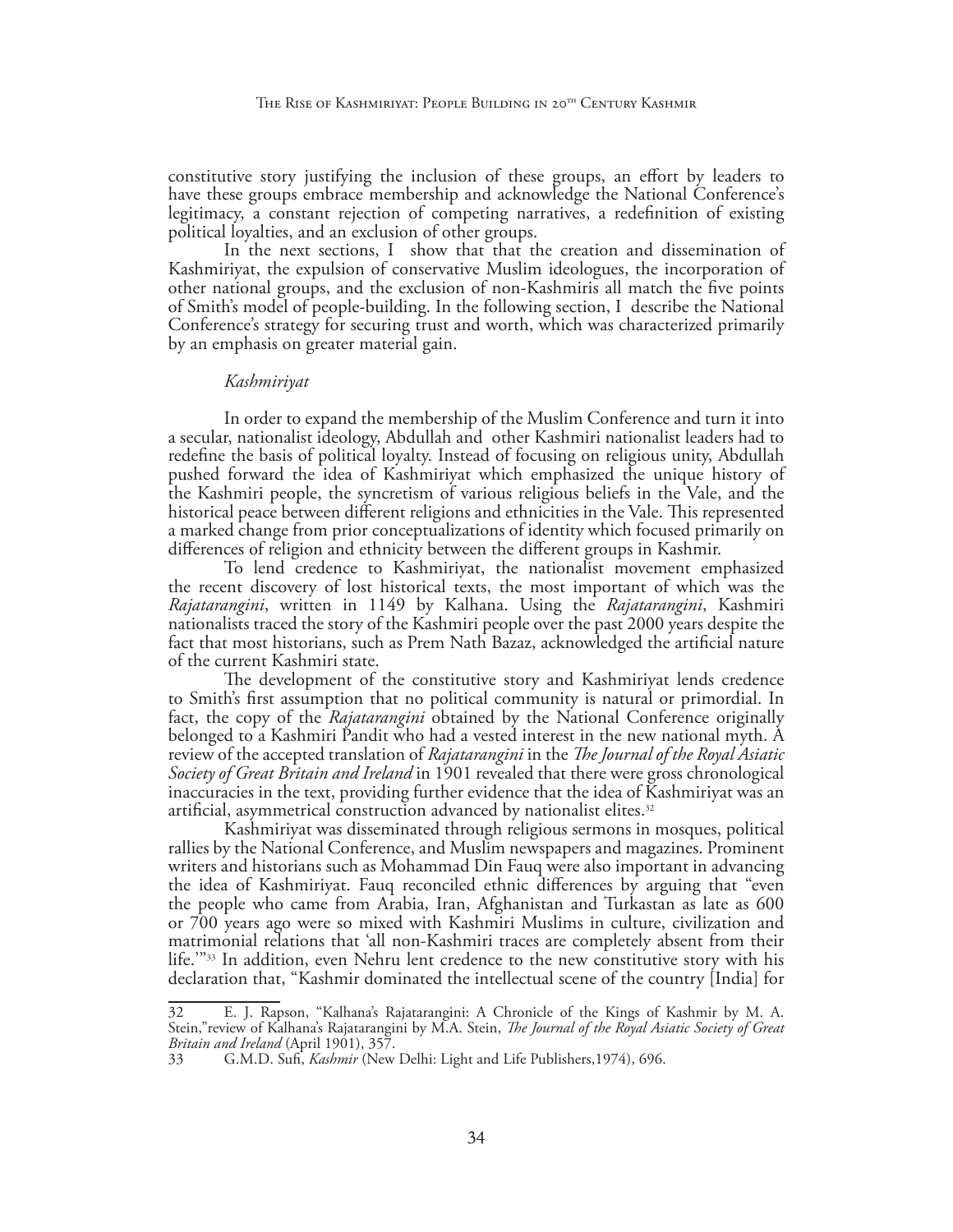almost 2000 years."34 Although Nehru supported the secular Nationalist Conference primarily to undercut the Muslim League and the Muslim Conference which threatened the ideology of the Indian National Congress, his support was essential for winning Hindu support for the National Conference.

By continually emphasizing the shared history and culture of all Kashmiris, Sheikh Abdullah and the National Conference "raised the pitch of the Kashmiri ethnic identity, Kashmiriyat, to such heights that the religious edge of that identity had been subdued."35 A Muslim political movement was transformed into a secular, nationalist movement.

However, Kashmiriyat never explicitly mentioned Jammu Muslims and instead focused on religious syncretism in the Vale. This had important consequences for future political movements in Kashmir and for the different regional responses to Pakistani invasion in the Second Indo-Pakistani War.

## *Kashmiriyat and the People-Building Model*

The creation and dissemination of Kashmiriyat perfectly reflect Smith's theoretical framework for people-building. Smith's first component of people-building is the creation of a new constitutive story. Kashmiriyat clearly fits this description. It was an intergenerational national myth that traced the history of the Kashmiri people over 2000 years and proclaimed the shared culture and history of the Kashmiri people as an intrinsic part of their identity, fulfilling the first condition of people-building in Smith's model.

The second aspect of people-building involves leaders persuading people to subscribe to the political identity they are advancing and to accept the leaders as the legitimate authorities of that identity. Abdullah and other Kashmiri elites advanced the idea of Kashmiriyat through newspapers, radio, political rallies, and religious sermons. Through the propaganda and his own charisma, Abdullah was able to secure the support of prominent Hindu voices, including the Hindu newspaper *Hamdard*, 36 and of Muslim religious leaders. Both groups acknowledged the National Conference as the voice of the Kashmiri identity.37

In addition, people-building requires the rejection of competing narratives and a constant effort to push forth one's own particular conceptualization of peoplehood. By emphasizing Kashmiriyat instead of Islam as the basis of political loyalty, the National Conference alienated some of its members, particularly those involved with the early Mirwaiz movement. Some religious leaders such as Yusuf Shah believed that "any political organization that represented the Muslims had to reflect their religions identity."38 Shah and his followers subscribed to the ideology of Mohammad Ali Jinnah, the father of Pakistan and the head of the Muslim League, while Abdullah and the National Conference allied themselves with the Indian National Congress, a secular, nationalist movement. To combat the influence of Shah and the Muslim Conference, Kashmiri nationalists continually emphasized that religious syncretism and tolerance

<sup>34</sup> Puri, "Kashmiriyat," 4.<br>35 Riyaz Punjabi, "Kashm

<sup>35</sup> Riyaz Punjabi, "Kashmir imbroglio: The socio-political roots," *Contemporary South Asia* 4, no. 1 (March 1995), 39.<br>36 Malik, *Kasl* 

<sup>36</sup> Malik, *Kashmir*, 51.

Sumit Ganguly, "Explaining the Kashmir Insurgency: Political Mobilization and Institutional Decay," *International Security* 21, no.2 (Fall 1996), 94.

<sup>38</sup> Malik, *Kashmir*, 52.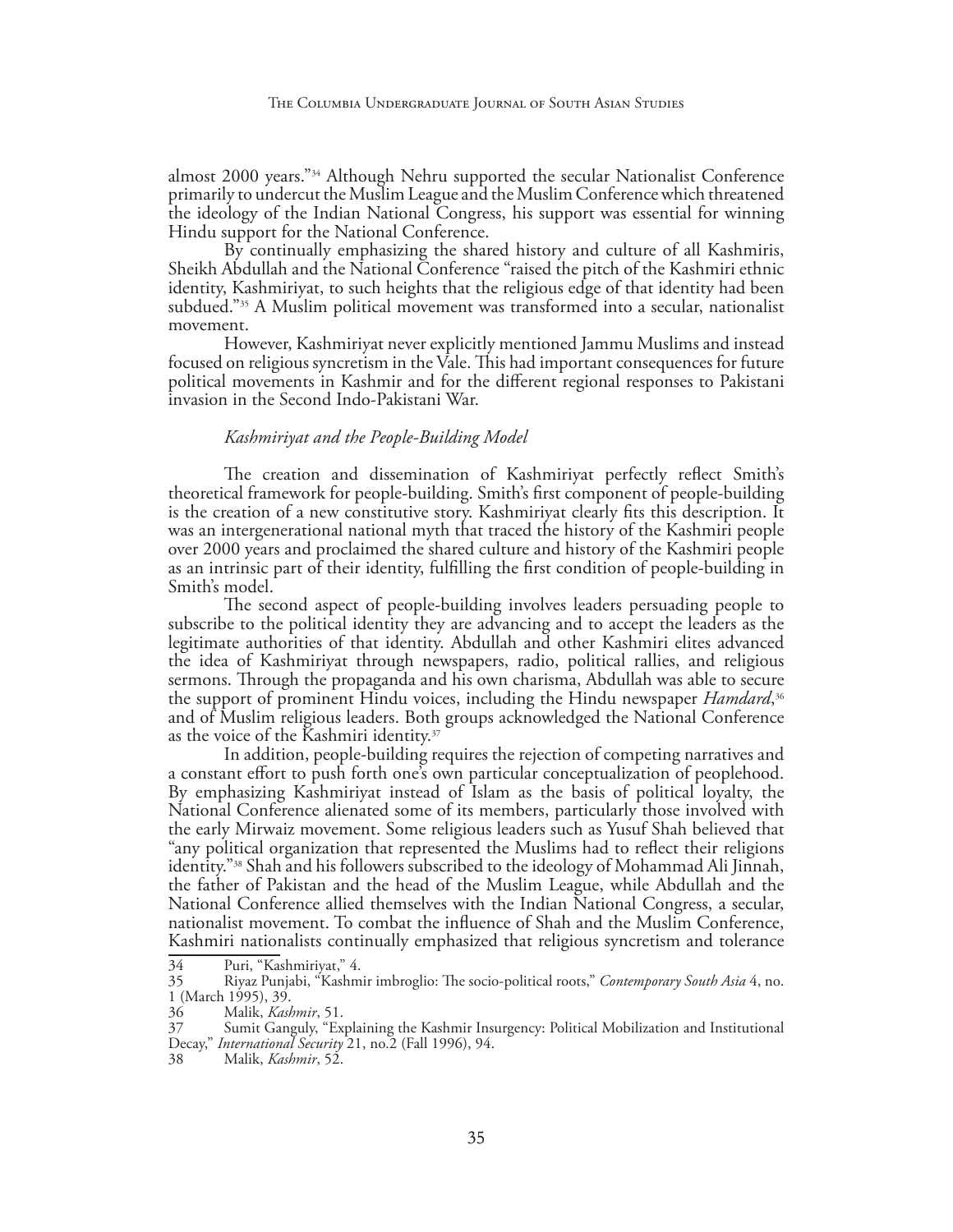was an essential component of the unique shared culture and history of the Kashmiri people.

The fourth component of people-building is the redefinition of existing political loyalties. The National Conference used Kashmiriyat to change the nature of political loyalty in Kashmir. Before, political loyalty was based primarily on religious boundaries, demonstrated by the previously mentioned animosity between Kashmiri Pandit and Kashmiri Muslim political groups despite their common goals.

Finally, people-building is inherently exclusionary as it requires the delineation of group boundaries. In this case, Kashmiriyat was primarily directed at people living in the Vale of Kashmir. Although the Muslim Conference initially appealed to all Muslims, including those in Jammu, the National Conference's reach was limited by its constitutive story which emphasized the shared history of the residents of the Kashmir Valley with limited reference to Jammu. In addition, the oppression of the Kashmiri people by the Dogra Hindus also necessitated their exclusion from the constitutive story.

#### *Trust, Worth, and the Material Resources Strategy*

After describing the characteristics of elite-driven people-building, Smith expands on his theoretical framework by positing trust and worth as the two necessary and sufficient conditions for people-building. The trust condition is met when the community believes that the leaders are striving to advance the community's values and worth is demonstrated when the community believes that the leaders are capable of doing so.

The National Conference defined its community as all Kashmiris, irrespective of caste, creed, or religion. However, the constitutive story was largely limited to Kashmiris living in the Vale. As a result, I will limit the truth and worth conditions to the people of the Kashmir Valley.

The National Conference articulated its commitment to advancing Kashmiri interests with the groundbreaking Naya Kashmir document in 1944. The proclamation, translated as New Kashmir, called for the abolition of the *jagir* system, the creation of a constitutional monarchy, the protection of basic civil liberties such as the freedom of religion, and greater opportunities for non-Dogras in the civil and military service.<sup>39</sup> The goals of New Kashmir resonated with both the Muslims and Hindus of the Vale. The Muslims, who generally worked on the *jagirs*, hated the oppressive Dogra feudal system. In comparison, the Pandits were tired of being relegated to minor clerical posts and desired the greater government opportunities that New Kashmir demanded. By appealing to the material interests of both groups, the National Conference was able to secure their trust.

Worth, the demonstrated capacity to advance the community's interests, was accomplished through a two-step process. The first was the Quit Kashmir movement started by Sheikh Abdullah. The second, and the most important, was the passage of the Abolition of Big Landed Estates Act and the Distressed Debtors Relief Act.

The Quit Kashmir was another example of Beissinger's demonstration effects. Modeled after Gandhi's Quit India movement,<sup>40</sup> Quit Kashmir denounced the legitimacy of the foreign occupier – in this case, the Dogra dynasty – and demanded

<sup>39</sup> Punjabi, "Kashmir imbroglio," 39.

Gandhi's call for civil disobedience against the British government.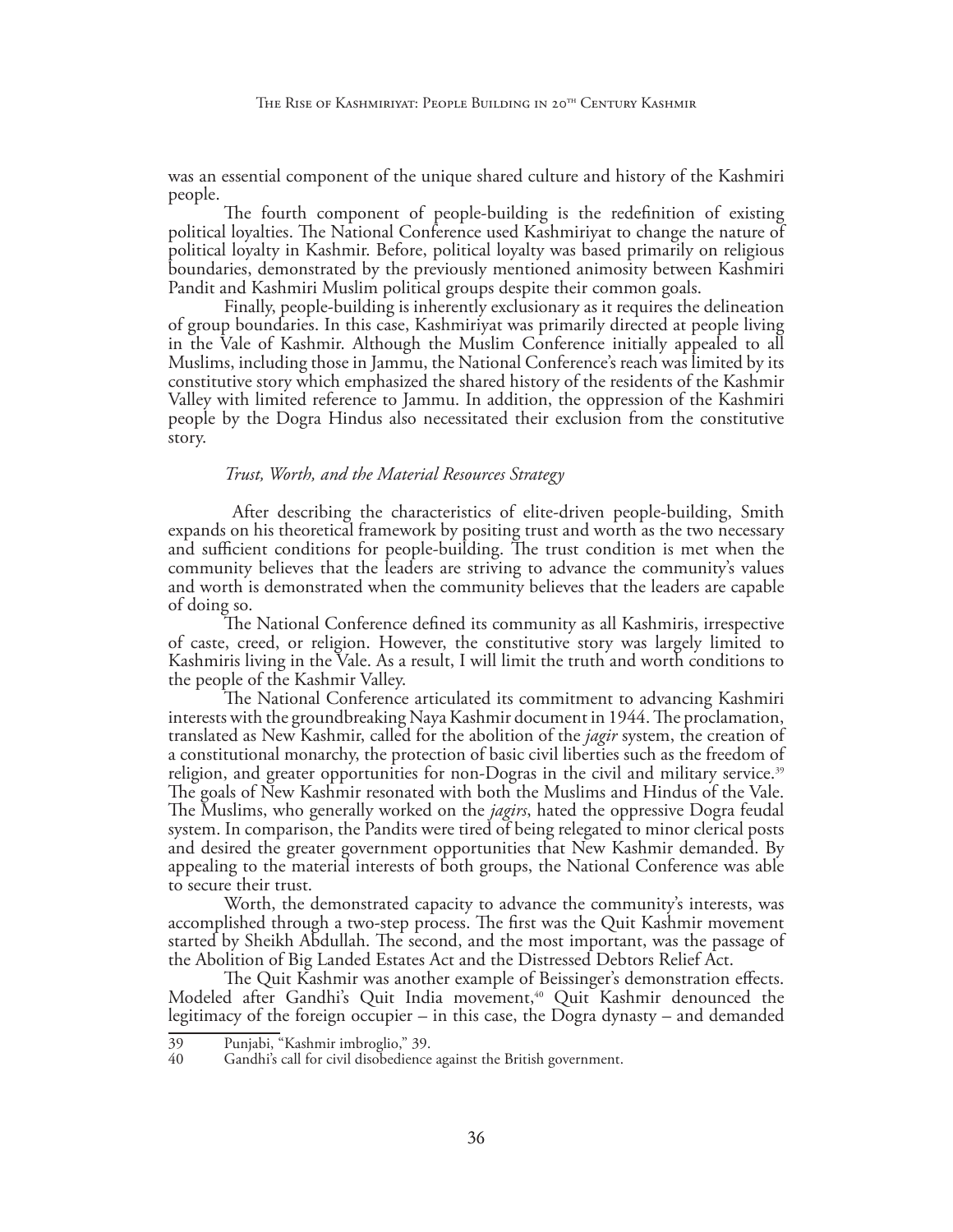immediate independence. In Abdullah's autobiography, he declares that, "the people were galvanized. 'Quit Kashmir' was on the lips of every Kashmiri."41 Thousands of Kashmiris in the Vale protested against the Dogra throne, prompting the Maharaja to arrest Abdullah and 300 of his supporters.<sup>42</sup> As a response, Nehru and the Indian National Congress issued a statement reprimanding the Maharaja and urging Abdullah's release. This was a clear demonstration of worth: Abdullah and the National Conference had the backing of the entire Indian independence movement and were powerful and influential enough to mobilize large numbers of Kashmiris in support of their causes.

The most profound demonstration of worth, however, occurred three years after the partition of India and Pakistan on August 15, 1947. In 1950, the National Conference, which had been granted provisional authority over the Kashmiri state after its accession to India, passed the Abolition of Big Landed Estates Act and the Distressed Debtors Relief Act of 1950. The first act reallocated any land larger than twenty-three acres to landless peasants while the second act provided debt-relief to indebted farmers. As Ganguly notes, "although these initiatives alienated a significant segment of the Jammu-based Hindu landed gentry, they won Abdullah the powerful loyalty of lower- and middle-class Muslims and Hindus."43 The National Conference clearly demonstrated its capacity to advance the material interests of its targeted community and thereby secured its worth.

## **Accession, Autonomy, and Jailing**

The primary indicator of the rise of Kashmiri nationalism in the Vale was the Second Indo-Pakistani War of 1965. After Partition on August 15, 1947, the princely states of India, which included Jammu and Kashmir, were given the option of joining either India or Pakistan. Pakistan believed that Kashmir, with its large Muslim population, rightfully belonged to Pakistan. However, Islamabad, recognizing the popularity of Abdullah, grew suspicious of the Sheikh's close ties to Nehru. As a result, Pakistan sent troops to the Poonch district, which was largely sympathetic to Pakistan and the Muslim league, to incite a revolt against the state. Pakistani troops nearly reached Srinagar, the largest city in the Vale, forcing Hari Singh, the current Dogra king, to flee to Jammu.<sup>44</sup> The Maharaja requested Indian assistance to expel the Pakistani invaders but was forced to sign the Instrument of Accession in return for military aid, resulting in the formal annexation of Jammu and Kashmir to India.

After annexation, Nehru gave Abdullah and the National Conference authority over the provisional government. Abdullah responded by immediately pushing for greater Kashmiri autonomy. Nationalism, as defined by British sociologist Ernest Gellner, grants political legitimacy when ethnic boundaries do not cut across national lines. As the leading proponent of Kashmiri nationalism, Abdullah fought for greater autonomy for the Kashmiri people in order to secure his own party's political legitimacy. He consistently argued that the Kashmiri people would be the sole decision-makers when it came to the question of independence or accession and demanded a plebiscite to ascertain the wishes of the people.

However, Abdullah's requests were largely ignored by Nehru and the new

<sup>41</sup> Sheikh Abdullah, *Flames of the Chinar: An Autobiography* (New Delhi: Viking, 1993), 82.

<sup>42</sup> Thorner, "The Issues in Kashmir," 175.<br>43 Ganguly, "Explaining the Kashmir Insu

<sup>43</sup> Ganguly, "Explaining the Kashmir Insurgency," 96.

<sup>44</sup> Thorner, "The Issues in Kashmir," 177.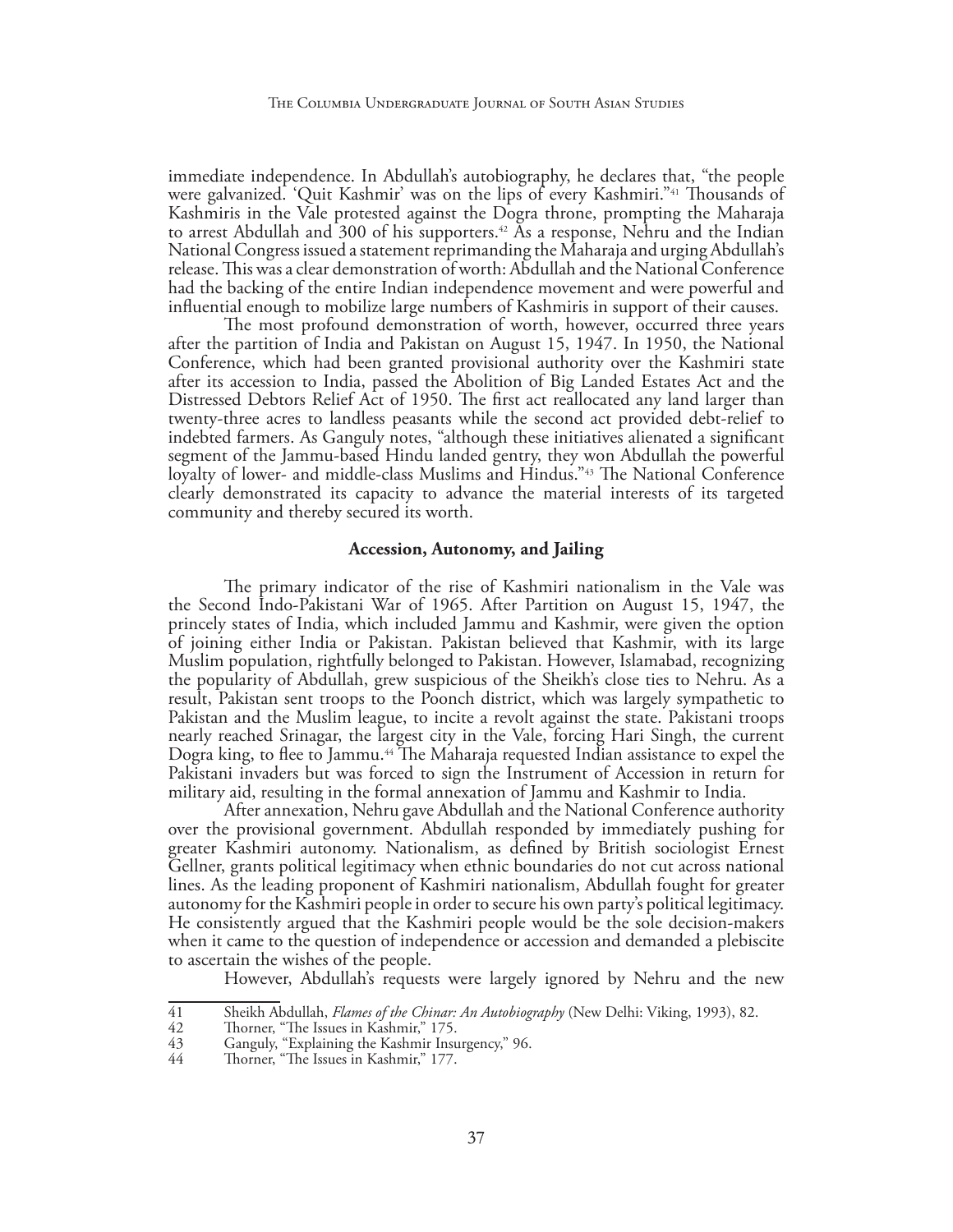Indian government which feared that a plebiscite would result in Kashmiri defection to Pakistan.45 As a result, Abdullah pushed even harder for greater autonomy and even approached foreign governments for assistance.46 Unsurprisingly, Abdullah was jailed for treason in 1953, prompting widespread nationalist protests that resulted in the death of sixty Kashmiris.47 Kashmiri discontent with the state's new puppet government led to sporadic violence over the next ten years, including riots in 1955 and 1957. Kashmiri anger at the illegitimate government reached a tipping point and eventually exploded during the Hazratbal incident in 1963, leading to the Second Indo-Pakistani War.

#### **Kashmiri Nationalism and Operation Gibraltar**

The Hazratbal incident referred to alleged state government involvement in the theft of a relic from a Muslim shrine in Srinagar, prompting dissenters to set fire to properties owned by the Prime Minister.48 The incident, which occurred months after the Indian defeat in the 1962 Sino-Indian War, was viewed by Pakistani officials as Muslim rejection of a Hindu state government and as another sign of Indian weakness in the region. Nehru, recognizing the incident as further proof of growing Kashmiri nationalist sentiment, ordered the release of Abdullah on April 8, 1964 to appease the agitators. However, Abdullah was re-arrested after Nehru's death, leading to "renewed public protests and anti-Government agitation."49

Pakistan, misinterpreting the anger of Kashmiri Muslims as support for accession to Pakistan, drew up plans for an invasion into Kashmir that would "liberate" the state from Indian control. The plan, Operation Gibraltar, was to have Pakistani soldiers disguise themselves as insurgents and attempt to instigate a widespread rebellion against the state. On August 5, 1965, 7,000 Pakistani troops invaded the Vale of Kashmir and tried to incite a popular rebellion against the state.<sup>50</sup>

The people of the Vale, who were 93% Muslim and had a decade-long history of grievances against the Indian state, refused to support the Pakistani invaders, much to Islamabad's surprise. The Kashmiri Muslims, identifying with Kashmiriyat and not Islam as the primary basis of political loyalty, turned over the "insurgents" to Indian authorities, sparking the Second Indo-Pakistani War.

The refusal of Kashmiri Muslims to support the invaders was a direct result of the development of Kashmiri nationalism and the success of the people-building approach employed by Abdullah and the National Conference. Before Kashmiriyat, the primary basis of political identity in the Kashmir Valley had been religion – political movements such as the Muslim Conference and the Hindu and Rajput Associations were organized along religious lines. However, the acceptance of Kashmiriyat and its emphasis on the unique shared culture and history of the Kashmir Valley separated religion from political identity.

As a result, Kashmiri Muslims did not identify with the Pakistani insurgents and readily turned them over to Indian authorities. By mistaking Kashmiri nationalism

<sup>45</sup> Malik, *Kashmir*, 68.

<sup>46</sup> Ibid., 99.<br>47 Ibid., 106

<sup>47</sup> Ibid., 106.<br>48 Ibid., 113.

<sup>48</sup> Ibid., 113.<br>49 Ibid., 117.

<sup>49</sup> Ibid., 117.

Julian Schofield and R.C. Tremblay, "Why Pakistan failed: tribal focoism in Kashmir," Small *Wars and Insurgencies*. 19, no. 1 (March 2008), 32.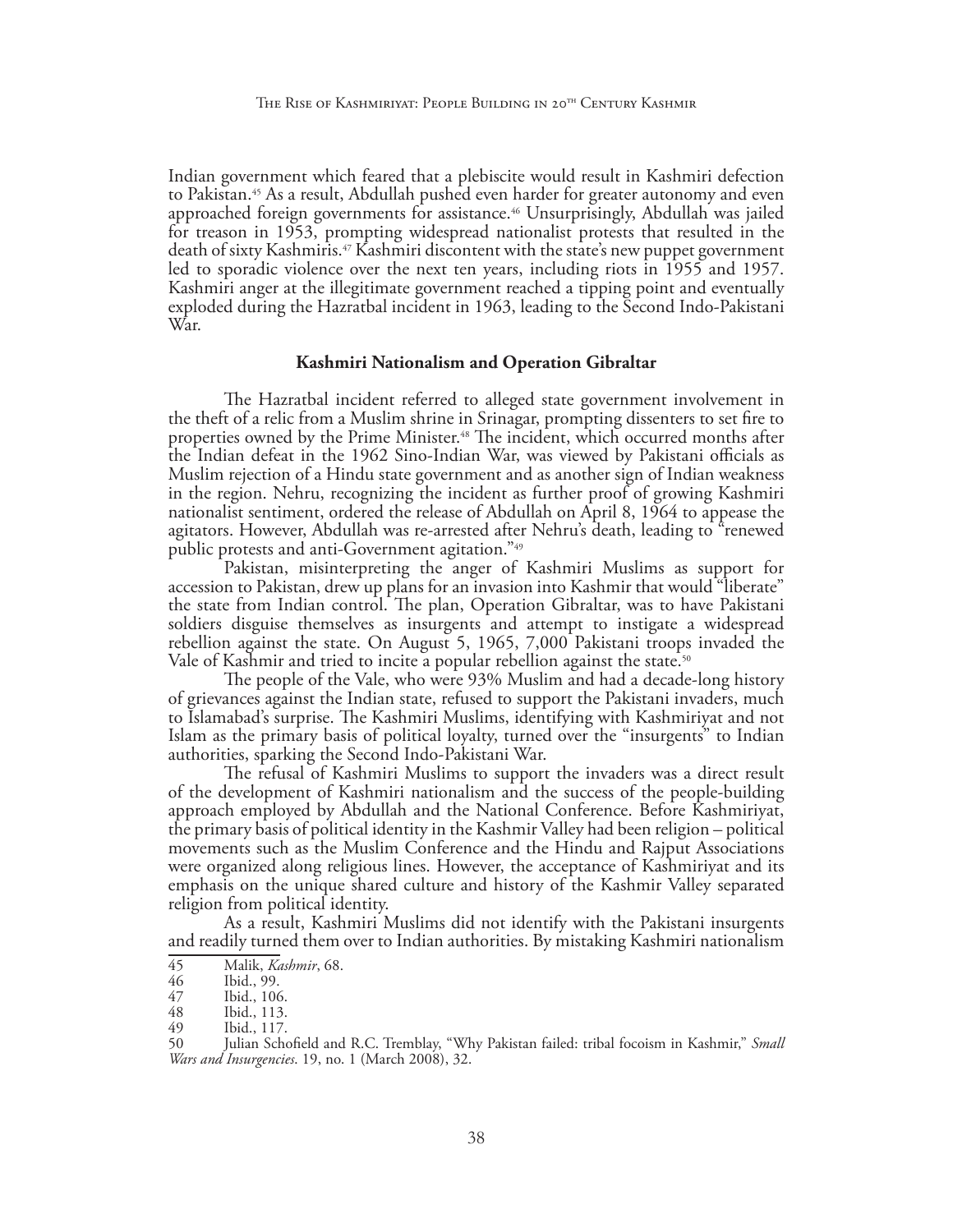and discontent with Indian state authorities as support for Pakistan, Islamabad fundamentally erred in their assessment of Kashmiri political identity. Unlike Pakistani Muslims, Kashmiri Muslims did not define their national identity on the basis of their religion. Instead, their acceptance of Kashmiriyat resulted in a national identity tied to specific local history and traditions. As a result, the Pakistani insurgents were not viewed as fellow countrymen because of their shared religion. Instead, they were viewed as outsiders, explaining why Kashmiris resisted accession to the Pakistani state.

## **Alternative Explanations**

### *Benthamite*

A possible alternative explanation for the rise of Kashmiri nationalism could use a Benthamite framework that moves away from the elite-based approach and instead views national identification as the result of a rational, utility-maximizing process by each individual. Jeremy Bentham, an 18<sup>th</sup> century English philosopher, articulated the principles of utilitarianism, which advocated policies and actions that resulted in the greatest good for the greatest number of people. A Benthamite framework provides a compelling alternative because of its simplicity and intuitiveness: people will generally act according to their own self-interest.

This explanation would focus on the National Conference's populist platforms and would argue that Hindus and Muslims in the Kashmir Valley supported Abdullah and the National Conference simply because of a desire for greater material gain. The Benthamite tradition would attribute the Kashmiri refusal to support Operation Gibraltar to a rational thought process which foresaw greater material benefits from supporting India than Pakistan. It would point to the poor economic and political situation in Azad Kashmir, the Pakistani-occupied portion of the state, as a reason why the insurgents were not supported.

However, the Benthamite tradition would be unable to explain a number of important events in the rise of Kashmiri nationalism. First, it would have no answer for the shift away from religion as the basis of political identity and the reluctance of certain Muslim conservatives to support the shift. If greater material gain for all Kashmiri Muslims was possible by supporting a National Conference, why was there still a competing narrative emphasizing Islam as the basis of political identity?

Second, it would be unable to explain Kashmiri discontent with the puppet state government. Abdullah himself acknowledged the positive strides made by the Bakshi government, including the construction of two new universities, the establishment of free primary and secondary education, the construction of numerous public works projects, and the development of needed infrastructure. However, as Malik notes, "to some extent this strategy worked, in that there was little trouble in the Vale for several years…however, it failed in that it did not change the people's thinking, something that was to become apparent briefly in 1964."51

## *Events, contingency, and diffusion*

Although the impact of various demonstration effects on the development of Kashmiri nationalism has been discussed, an explanation of Kashmiri nationalism based purely on events literature would also ignore a number of key factors.

51 Malik, *Kashmir*, 108.